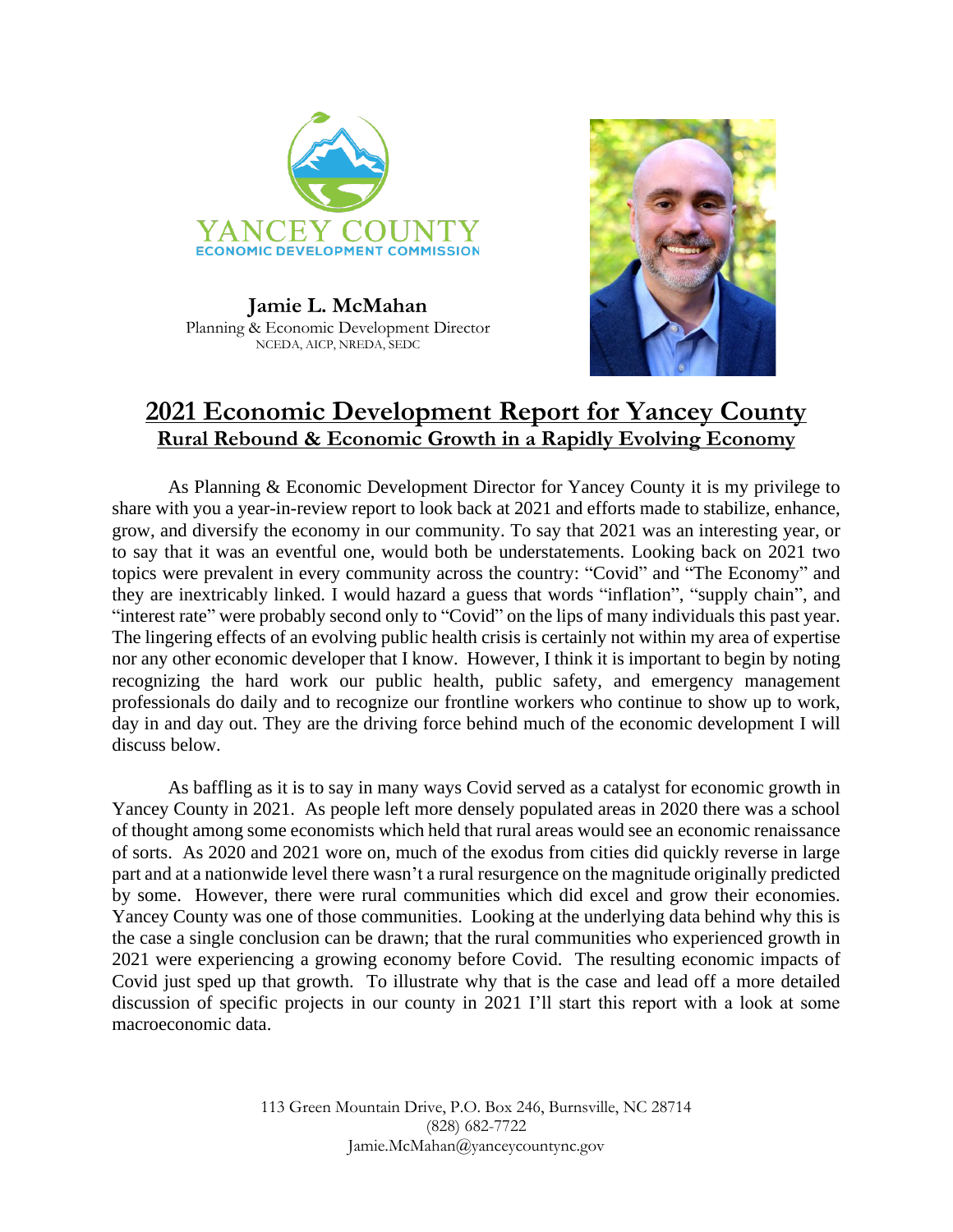# **The Yancey County Economy at a Macroeconomic Level:**

One of the key topics in the business community in 2021 was whether the unemployment rate in the nation and in individual communities would rebound and how to deal with what evolved to be an increasingly tight labor market. In truth, discounting the spike and rebound in the unemployment rate, we had a tight labor market before Covid when we ended 2019. That is true nationally and it is true in our community. What does the unemployment picture look like in Yancey County? To better illustrate that data below is a chart depicting the unemployment rate in our community from January 2019 through the most current data available (November 2021).



In December 20219 Yancey County ended the year with what was then a record low unemployment rate of 3.4%. At the height of the Covid shutdown in May 2020 Yancey County's unemployment rate grew to a staggering 12.5%, again mirroring the trend nationwide. Since that time Yancey County's unemployment has fallen overall. As of the most recent data available in November 2021, not only has Yancey County's unemployment recovered it continued to fall to 2.8%, well below the previous record low in December 2019.

While fantastic news for our community, an extremely low unemployment rate does convey certain challenges for our businesses as it indicates a tight labor market, a condition we would forecast to continue into 2022 and perhaps beyond, due in large part to an increased number of persons formerly in the workforce who have retired during Covid in greater numbers than new workers entering the workforce. This data is well illustrated by a graph representing a recent national survey conducted by The Washington Post which demonstrates that retirement is by far the largest reason people have left the workforce in the past two years. As I mentioned earlier, this is another example of Covid serving as a catalyst to speed up a trend that already existed and was evolving more slowly pre-pandemic.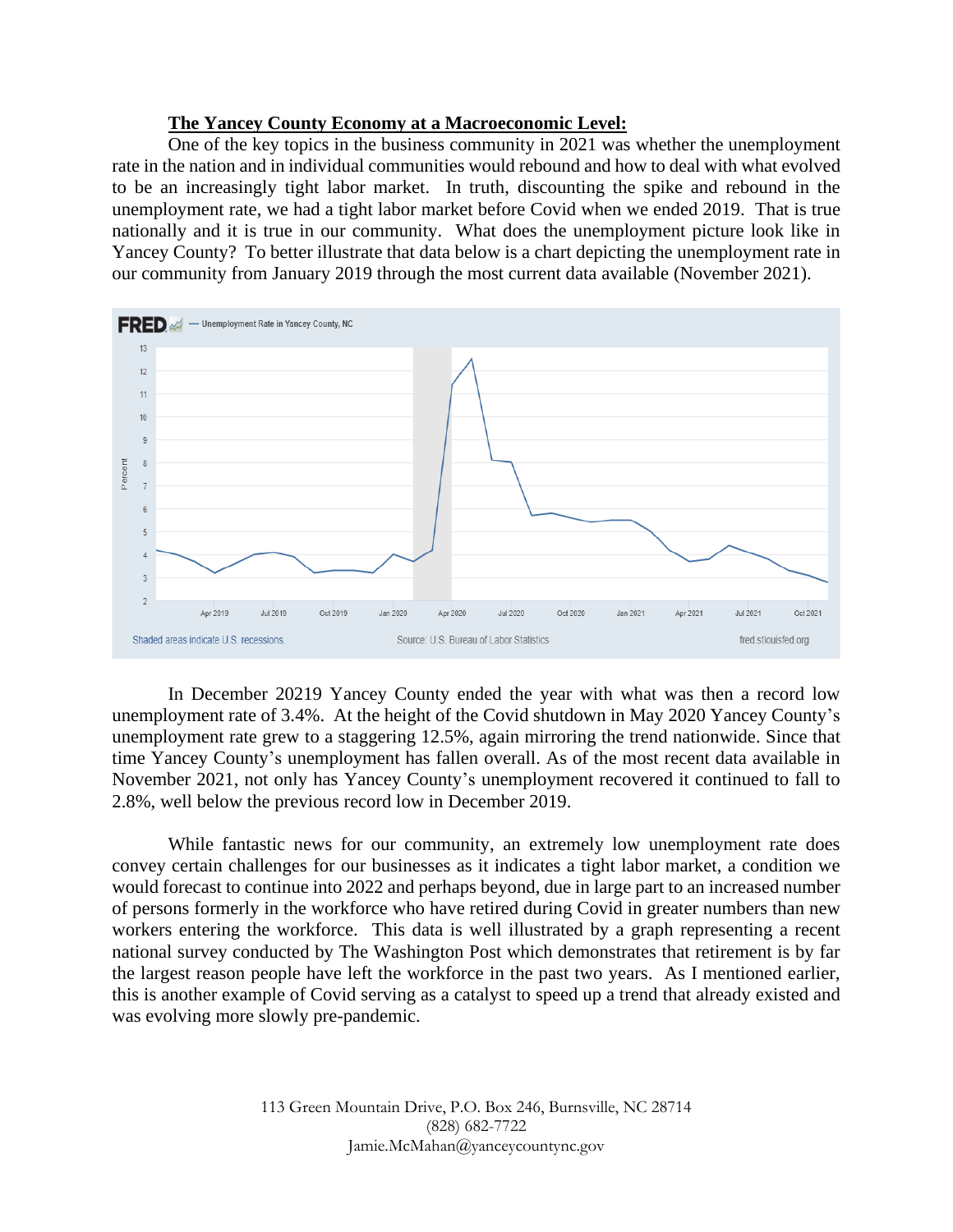

Main reason for not working in the last seven days, among respondents under 75

#### **Business Startups/Closures in Yancey County:**

Over the last five years Yancey County has seen growth in small business startups. One of Yancey EDC's key partners in small business development alongside the Yancey County Chamber of Commerce is the Mayland Community College Small Business Center. I would be remiss if I did not acknowledge Allen Cook's great leadership of that program. From 2016 through 2021 the Mayland Small Business Center assisted twenty-five new business startups in Yancey County. An impressive number in any rural community and that figure only reflects those businesses who utilized the center.

Business closures have been a metric by which communities gauged the impact of Covid on their economies. To illustrate that data point here, I have included a graph below which charts the number of private businesses across all industry sectors in Yancey County from 2016 through 2021.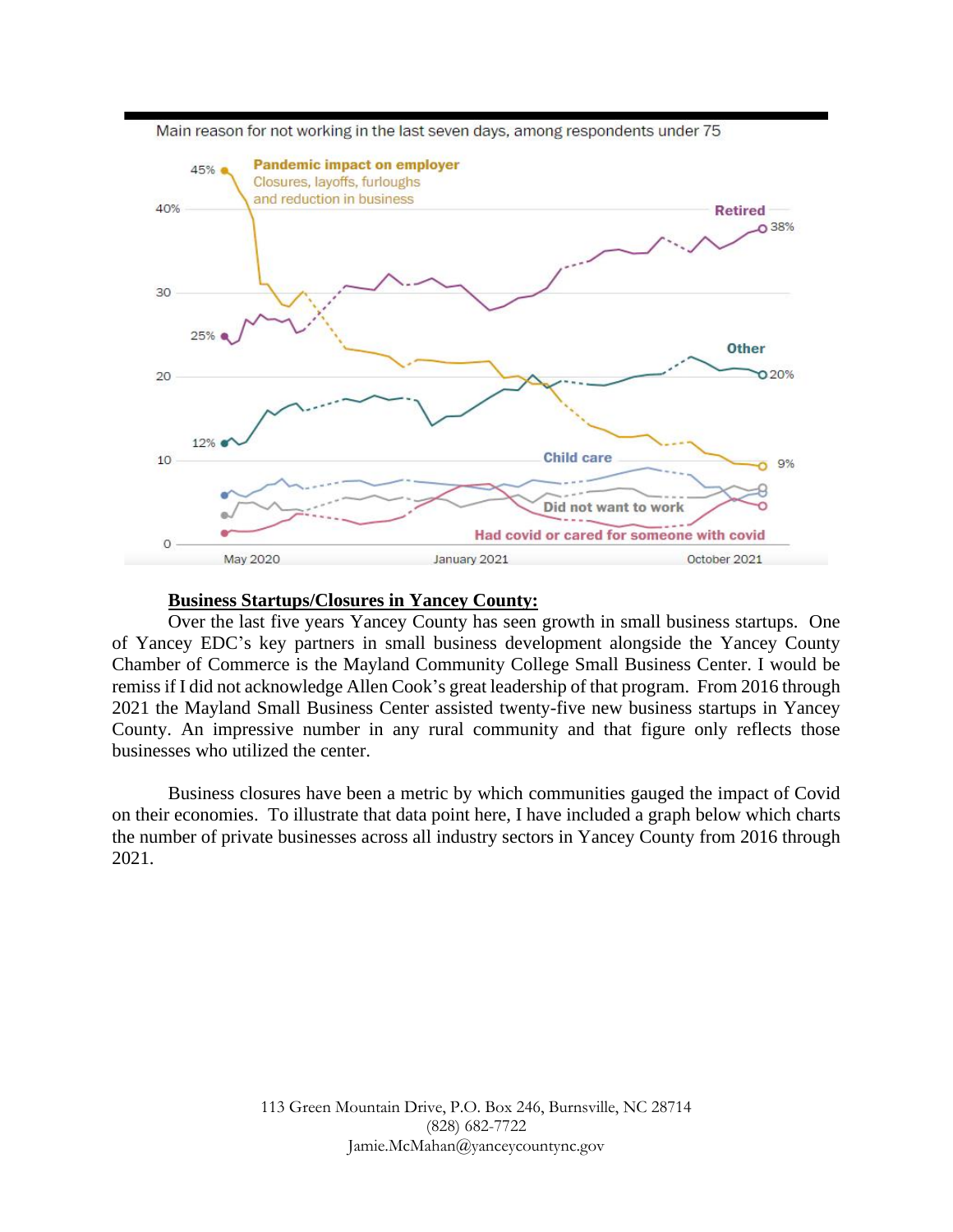

As can be seen from the graph, Yancey County has seen a steady increase in new private business across all sectors over the previous five-year period. However, despite a leveling of new businesses opening during the first two quarters of 2020 during the peak of the Covid economic shutdown, Yancey County saw a modest rise in new business startups in Q3 of 2020 and explosive growth from Q4 2020 through Q2 of 2021 (349 private business establishments grew to 369 over three quarters). This information shows that despite the negative economic impacts of the pandemic Yancey County has continued to grow its business community. While this news is cold comfort to businesses which did close due to the pandemic in our community from a macroeconomic level Yancey County continues steady growth of new entrepreneurs and recruitment of new business.

Having looked at two key macroeconomic indicators which tend to show economic recovery and growth for Yancey County despite the Covid pandemic I'll move forward into more detailed information about economic development projects undertaken in 2021, focusing specifically on industry development, small business development, the travel and tourism economy, housing and workforce development, and public infrastructure investments.

### **Industry Development:**

A project which has been carried from year to year from 2020 through 2021 and will continue development into 2022 is the Little Leaf Farms twenty-acre greenhouse, 100-job project, to be constructed in the Micaville Community. Since my 2020 year-end report when the project was delayed due to Covid impact the deal has moved forward in 2021. Yancey County acquired a 97-acre site adjacent to the former Hickory Springs Manufacturing (now The Quartz Corp) facility upon which to situate the project in line with an incentive agreement with the company. The company's total investment in the deal grew from the initially announced \$86.6 million to \$91 million per the terms of the new contract. Since acquiring the property a permit to construct has been filed with the Army Corps of Engineers. Complete design has also commenced and will be conducted through the first two quarters of calendar year 2022. In further support of the project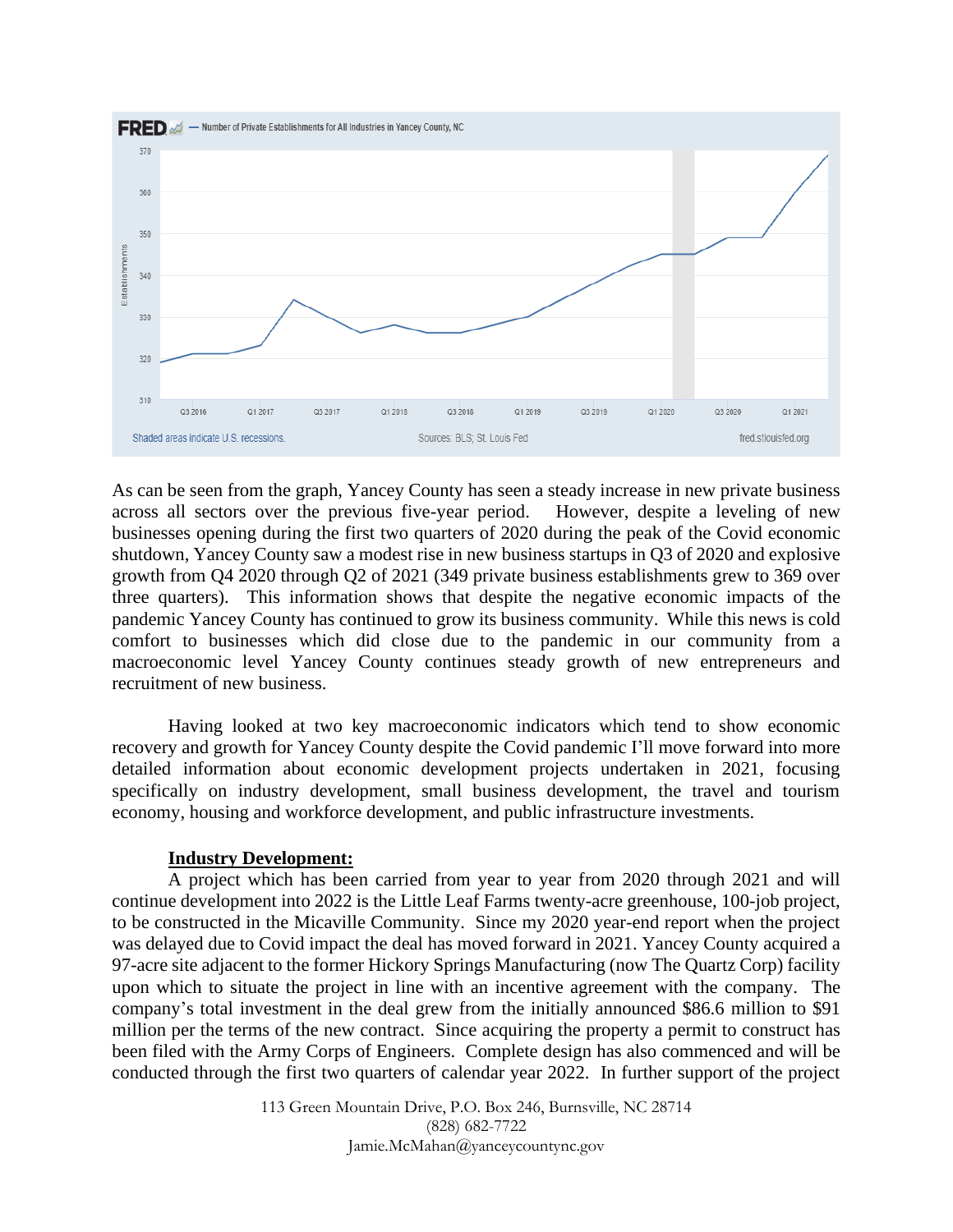and additional potential development at the county's 97-acre site (the Little Leaf Farms project will occupy only forty acres of the site) the Town of Burnsville has partnered with Yancey County government to extend water service to the property along with the presently existing sewer service. Yancey County received one of the inaugural grants from the newly announced Golden LEAF Foundation SITE Grant Program for the project in an amount of \$1,000,000 (one of only five grants announced in the initial round of funding for the program across the state) and has pending applications for further funding with the Appalachian Regional Commission and the US Economic Development Administration. Funding announcements for those grants are expected by Q2 of 2022.

Yancey County was pleased to welcome The Quartz Corp to the Micaville community in 2021. The Quartz Corp is a regional corporate citizen with operations in Mitchell County. In 2021 they acquired the former Hickory Springs Manufacturing plant in Micaville, repurposing the 150,000 square foot facility for processing, warehousing and distribution operations and have undertaken building renovations. Yancey EDC was pleased to assist in facilitating the deal which put the recently empty manufacturing facility back in operation within only 12 months of it becoming vacant.

Longstanding Yancey County industry leaders Glen Raven Mills and Altec both continued to experience modernization, growth, and expansion throughout 2021. Glen Raven made significant investments in new equipment and technologies and Altec continued to expand its midsized utility truck operations in Yancey County with a third facility under construction. Our community is fortunate to have such stalwart industry partners anchoring this sector of our economy and we certainly congratulate both those companies on working to grow their industries amid a tightening labor market and supply chain difficulties.

### **Small Business Development:**

I highlighted high-level data relative to small business development earlier in this report. Taking a deeper dive into that topic, our community saw numerous new entrepreneurs start operations along our Main Street business corridor in Burnsville and we've seen a rise in independent and commercial franchise development along the US Highway 19E Bypass corridor. In 2021 Yancey EDC awarded six grant awards to new business startups through its Downtown Entrepreneurship Assistance Program, more than any previous year. Looking ahead to 2022 to continue to assist new entrepreneurs we will seek to add a loan program as well as the grant funding currently offered, partnering with the MAY Coalition to administer the loan fund. Yancey EDC continues to partner with the Yancey County Chamber of Commerce, the Town of Burnsville, and the Mayland Small Business Center to support the Business Builder Breakfast series, a program geared toward providing professional development resources to local business owners. The program was able to resume in person in 2021 after transitioning to a web-based format in 2020.

Yancey County's small business growth hasn't only been in the retail and service sectors. In the healthcare sector Yancey County and Yancey EDC worked with Mountain Community Health Partnership in their acquisition of a clinic space in Burnsville located on Pensacola Road. Yancey County received a \$200,000 grant from the US Department of Commerce to support renovation of the clinic space through the Department's Rural Building Reuse Grant Program.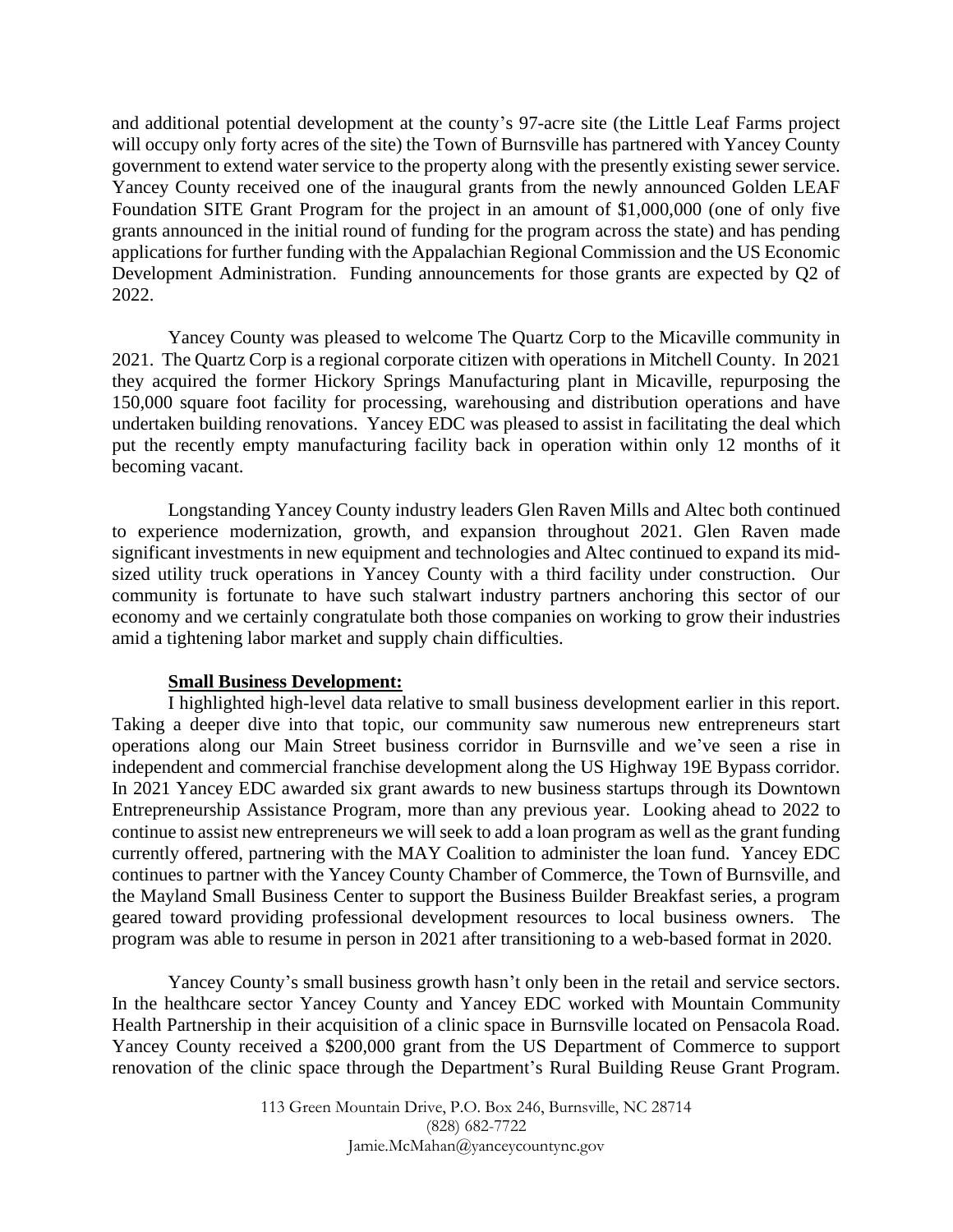This new facility will provide increased access to healthcare opportunities for our citizens and will result in sixteen new, high-paying jobs in the health care sector in Yancey County.

### **The Travel & Tourism Economy in Yancey County:**

Perhaps no single sector of the local economy experienced more growth in 2021 than the travel and tourism sector. While it is true that Covid drastically altered the method of travel and the destinations chosen by most of the traveling public in 2020 and 2021, the idea that all rural communities benefited from growth in the tourism sector is a fallacy. Many rural communities did not, a few did. Yancey County was one of the communities that benefitted and as mentioned earlier this has to do with the fact that we were experiencing steady growth in the tourism economy prior to the Covid pandemic. The resulting effects Covid had on travel served as a catalyst to speed that growth.

To illustrate that point, looking at the total dollars generated by tourism and related spending in Yancey County over the past five years, Yancey County has gone from total tourism related spending \$38.4 million to \$53.4 million with the largest year over year increase between the most two recent years reported (growth from \$45.9 million to \$53.4 million). This past year when eighty-six of the state's one hundred counties saw a decline in tourism revenue, Yancey County saw the third highest growth in tourism spending, an increase of 16% over the previous year. Judging the impact of tourism by the amount of occupancy tax generated in Yancey County resulting from overnight stays, we saw a doubling of occupancy tax generated in 2020 and that amount on track to double again in 2021 (with the final months of Q4 2021 to be reported by the NC Department of Revenue).

The increase in occupancy tax paved the way for the Travel & Tourism Committee of the Yancey County Chamber of Commerce to engage in more effective, targeted advertising to continue to grow this sector of the economy. Those efforts have paid off in new and interesting ways. In 2021 Yancey County saw two nationally televised series shoot their productions in our community. The PBS series "The Highpointers" filmed its new season in and around Yancey County, with the series slated to air in Spring 2022. Amazon Studios also shot scenes for its new sci-fi thriller series "The Peripheral" in Yancey County, as well as other communities in surrounding Madison and Buncombe Counties. The Amazon Studios series, produced by Academy and Emmy Award winning producers Jonathan Nolan and Lisa Joy, is also slated to air on Amazon Prime's streaming service in 2022. Not only did these television productions bring in cast and production crews to spend money in our communities they will serve as advertisements for our community and enable us to attract future film and tv series production projects.

In a year when the Asheville Regional Airport was the only airport in the state to experience growth over its 2019 passenger numbers, we can observe that the Asheville metro and surrounding areas will continue to grow as a preferred destination for travelers. This is especially true for Yancey County as travelers seek to visit our community for unparalleled outdoor recreation in the Black Mountain range and the huge number of artists and artisans in the Toe Valley region.

In the more traditional definition of business recruitment Yancey EDC was pleased to work with the new owners of the NuWray Inn who closed a deal to acquire the oldest continuously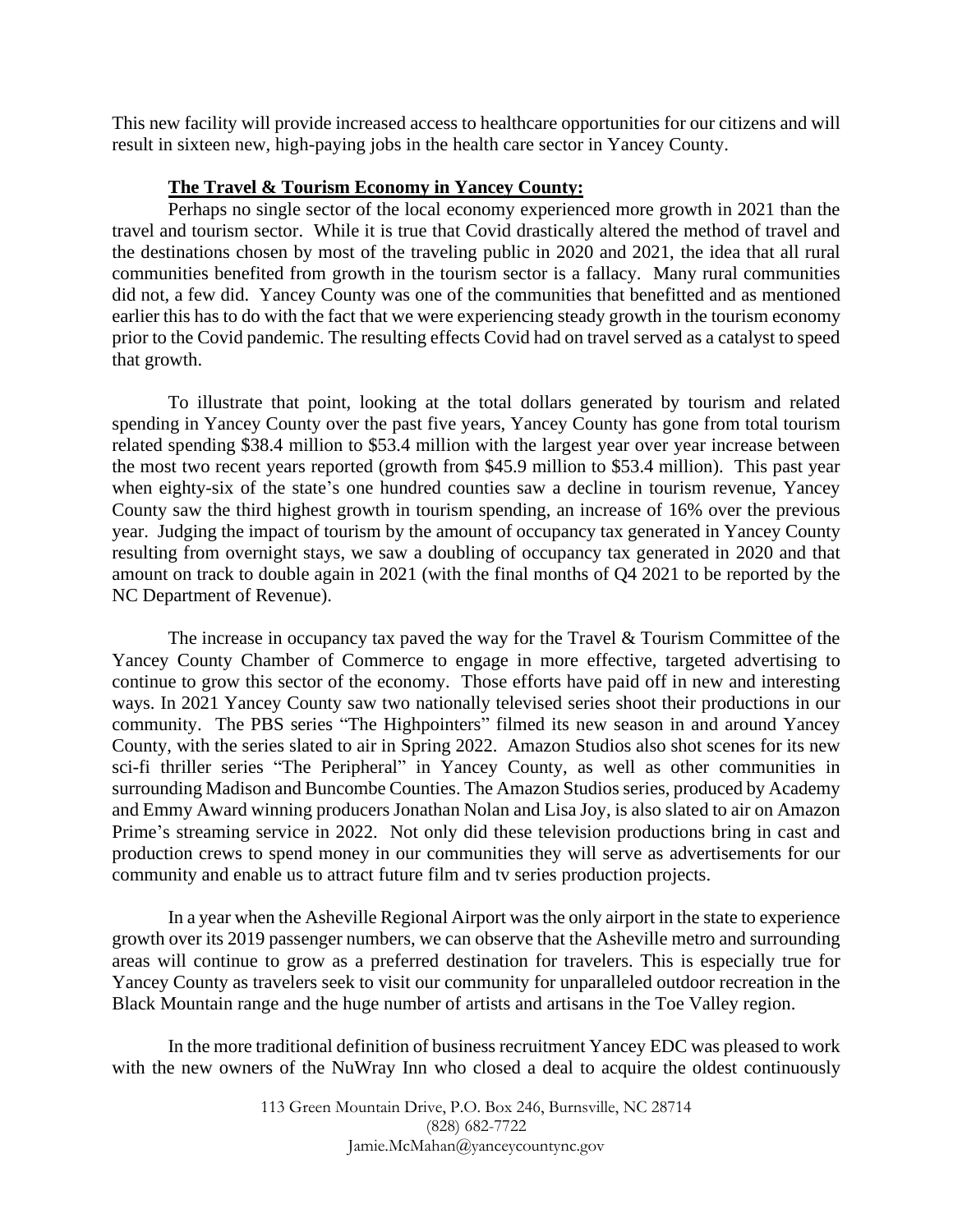operating inn in the state and have dedicated themselves to its renovation and restoration. The project, which will include a new restaurant and expanded room stock, represents a multi-milliondollar capital investment in the community and the creation of over forty new jobs in connection with the project by the time it is built out completely. The project was supported by incentives offered by the Town of Burnsville and Yancey County to incentivize the new jobs to be created and the new tax revenue to be generated by the resulting capital investment. The historic inn, which has served as an anchor of the Burnsville Town Square since 1833 is a prime example of how development can honor the history of the community, and simultaneously invest in its continued growth.

Yancey EDC and the Chamber of Commerce commissioned an update of the hotel market demand aggregation study previously conducted by Magellan Strategies in 2019 in Q4 of 2021 and continue to move forward with efforts to recruit hotel development per the established policy directive of the Yancey County Commissioners and the Burnsville Town Council. Yancey County's large growth in overnight stays and occupancy tax is currently attributed to an increase in short-term rentals through platforms such as AirBnB and VRBO. The NuWray project will add increased hotel stock. We continue to believe that as the area grows, recruitment of a franchise hotel property will be increasingly likely, as Yancey County is the only county in the Asheville metro area which does not yet have a franchise branded hotel property.

### **Housing & Workforce Development:**

There was a time in recent memory when it was unlikely that you would hear a group of economic developers discussing housing. Residential development is not an area where government incentivizes development, for a variety of justifiable reasons. By contrast, I would say that now you would be hard pressed to listen to a group of economic developers talk about any topic without housing coming into the conversation. The boom in the residential real estate market in Yancey County is typical of many areas across the country. As houses were purchased rapidly, due in large part to record-low interest rates which have persisted for the last two years, supported by the Federal Reserve's monetary policy (again, implemented to deal with the economic impacts of the Covid pandemic) we have seen a depletion of housing stock. This, coupled with the fact that many properties have been purchased and converted to short term rental stock and due to increasing pressures from the Buncombe County real estate market which is setting price-point record highs across the state has resulted in a shortage of housing stock, particularly middle-market workforce housing. Not only is availability a concern, so is price. The graph below shows the increase in median house price in Yancey County over the past five years  $(100 \text{ units} = $2,000)$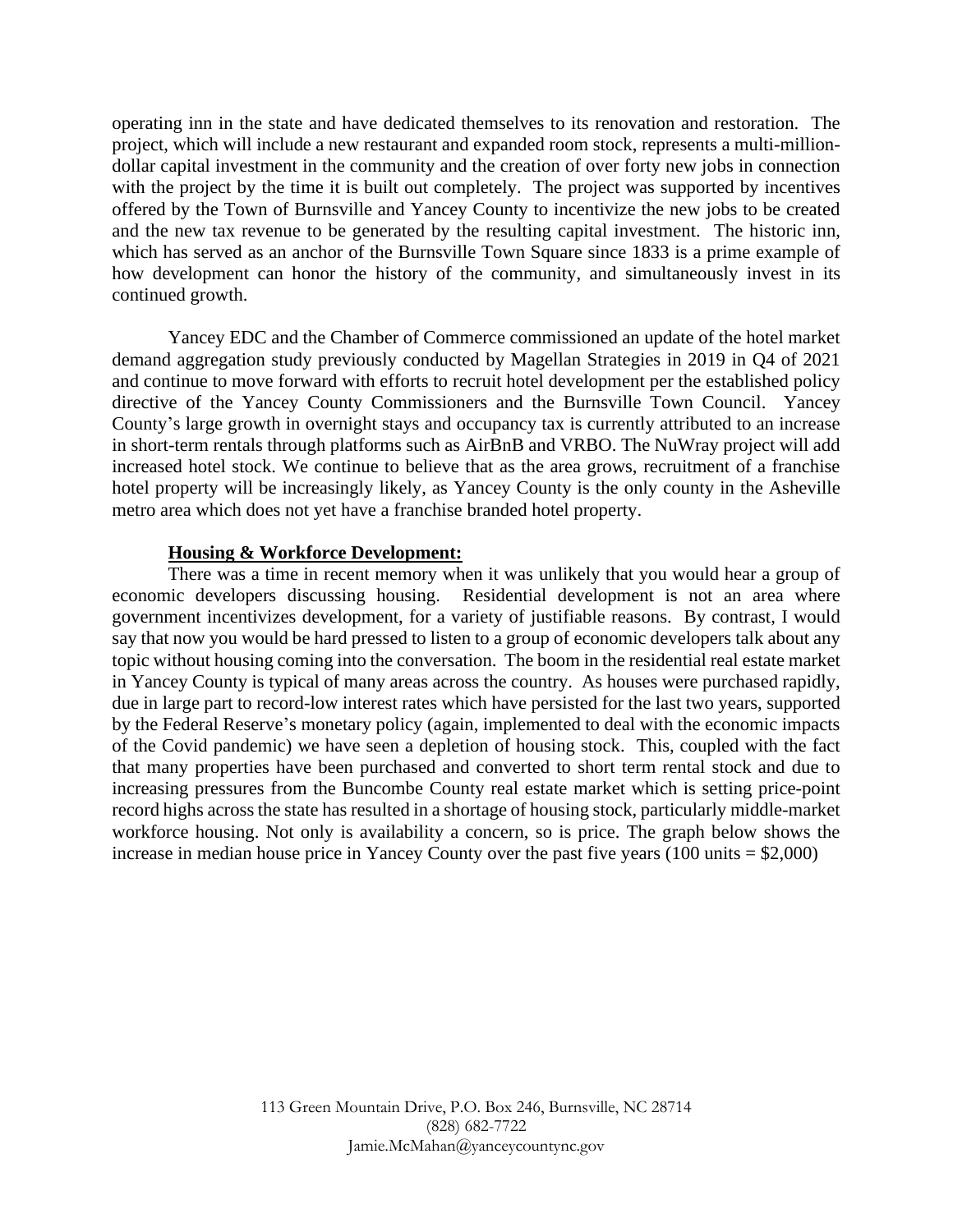

As of the most recent data available the median home sales price in Yancey County was \$324,720, only slightly under the national median home sales price of \$329,000. (Data from the major national brokerage Redfin puts the average median price of a house in Yancey County at \$330,250, a 23.2% increase over the previous year, the National Board of Realtors calculates the median listing price for new houses coming on the market in Yancey County as of 2021 to be \$407,5000.)

It is true that many of the variables which solve the housing equation are in the hands of private developers. Based on a review of real estate transactions which closed in 2021 we do anticipate an uptick in residential development in 2022. However, there are solutions which local government can seek to provide which will incentivize much needed residential development and ensure that it provides equitable housing solutions across the board.

Yancey EDC was pleased to work with the Northwest Regional Housing Authority as they developed plans for their recently announced workforce and affordable housing development. Supported by cash investment from the housing authority and a generous grant contribution from The Dogwood Health Trust, the new development will provide twenty-seven single family housing units. The development will also be supported by Yancey County and the Town of Burnsville through funding from a newly established \$2.1 million infrastructure fund which will finance public utility connections for qualifying residential housing projects. The fund will be implemented in 2022 and is a collaborative investment of public funding received through the American Recovery and Reinvestment Plan Act (ARRPA) and a grant from The Dogwood Health Trust. The grant will also fund a housing report and study which will generate additional programs which can be implemented by local government to continue to incentivize as appropriate the construction of new residential housing.

While Covid and its impact on the economy and the labor force have been the hot topic of conversation, it is worth remembering that there are other challenges which face our community, and which erect barriers to gainful employment. The continued effects of substance abuse and misuse, particularly opioid abuse, affects our entire region. In preparation for receiving funds from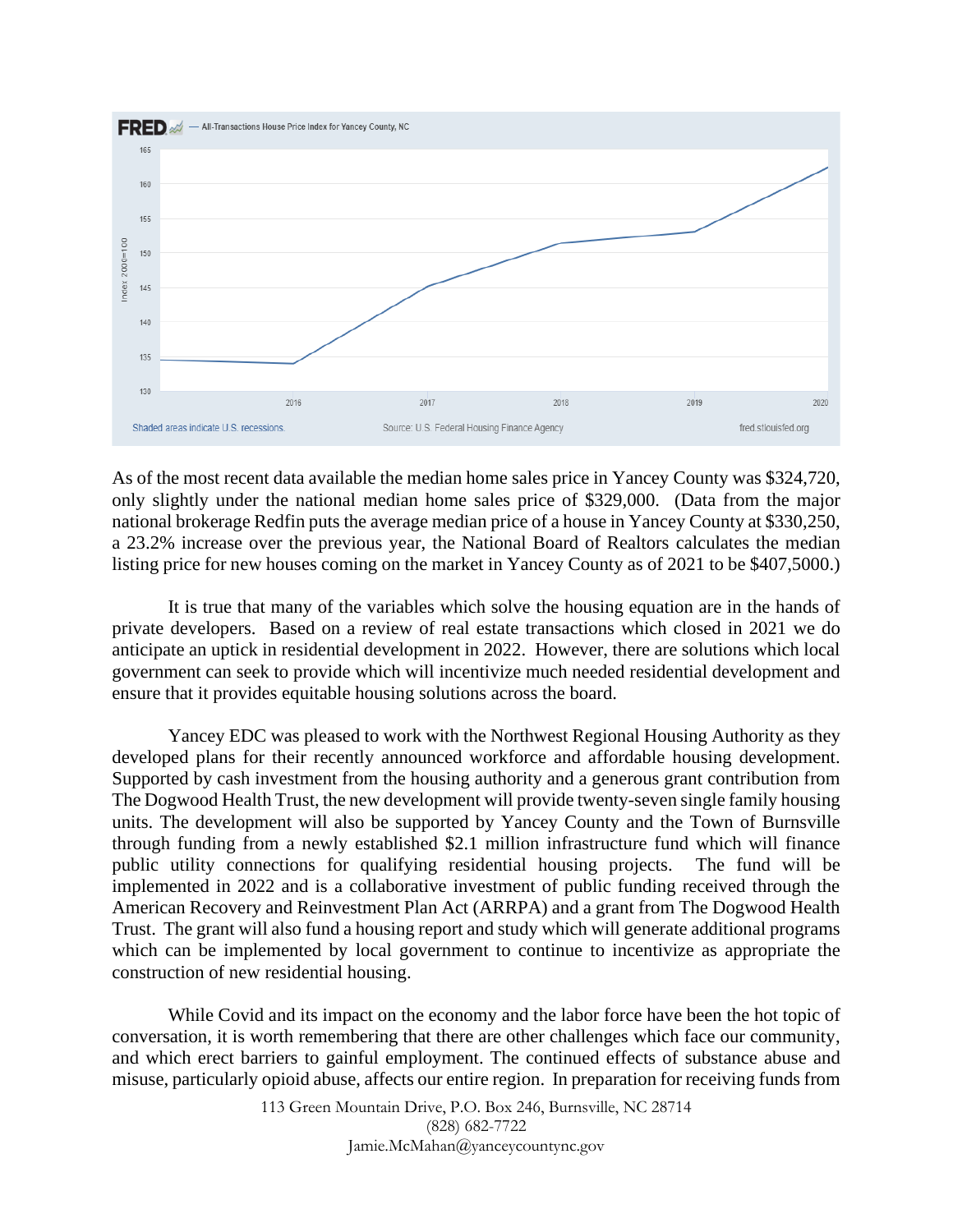the settlement of the Cardinal Health opioid class action lawsuit, of which Yancey County is a plaintiff, the county applied to The Dogwood Health Trust for a planning grant which was awarded in an amount of \$600,000 to fund development of strategies to best invest the forthcoming lawsuit settlement proceeds, which will in turn have positive impacts on our labor force. The lawsuit is expected to be settled in 2022 with funds being made available sometime during the calendar year.

It is worth specifically mentioning the great work done by The Dogwood Health Trust in Yancey County, and in our western North Carolina region, with our communities to make investments in areas which affect the quality of life and economic development of our community. All the projects I have detailed in this section received substantial financial support from the Trust. Their investments in housing, equity, entrepreneurship, and workforce development should be highly commended.

### **Public Infrastructure Development:**

Another word perhaps overused in 2021 was "unprecedented", often in less than positive ways. I will take the liberty of using it here in a more positive context. Through huge cash investments which came to the states through ARRPA, through the work done at the state government level to iron out North Carolina's first official state budget in two years, and due to the effective work of the Yancey County Manager and County Commission, as well as the Burnsville Town Manager and Town Council to lobby for increased investment in our community, Yancey County received some of the largest financial investments in recent memory targeted for public infrastructure improvements and the construction of public facilities.

Making sure that our public infrastructure keeps up with the demands of a growing population and a growing business community is essential. In 2021 many investments in these projects were announced through grants awarded and legislative appropriations made through the state budget. A list of the major public utility investments include a \$2 million grant through the Community Development Block Grant program to fund major improvements to the West Main wastewater sewer collection system operated by the town, a \$1 million grant from the Golden LEAF Foundation to assist with funding a major waterline extension to the Micaville community, a \$2.5 million grant from The Dogwood Health Trust to help establish a residential utility fund and to fund major infrastructure planning for public utility extensions to the West Yancey area, \$3 million from state funds appropriated for major improvements to the Town of Burnsville's current wastewater treatment system, and \$10 million from state funds appropriated for expansion of public utility capacity and enhanced service to the West Yancey community. These grants along with a \$700,000 grant through the NC Department of Transportation to fund a new transit facility in Yancey County, a \$5 million appropriation to fund a new public safety and dispatch facility bring the total of projects funded through grants and federal and state appropriations of over \$24 million toward infrastructure and public facility projects.

For an economic developer to be successful in their efforts to recruit new industrial or commercial prospects, having properties on hand to market is essential. With the announcement of several recent projects in Yancey County, Yancey EDC has turned its focus toward the development of new suitable industrial property. A result of initial discussions with Mitchell County EDC and the Yancey and Mitchell County Boards of Commissioners, both counties